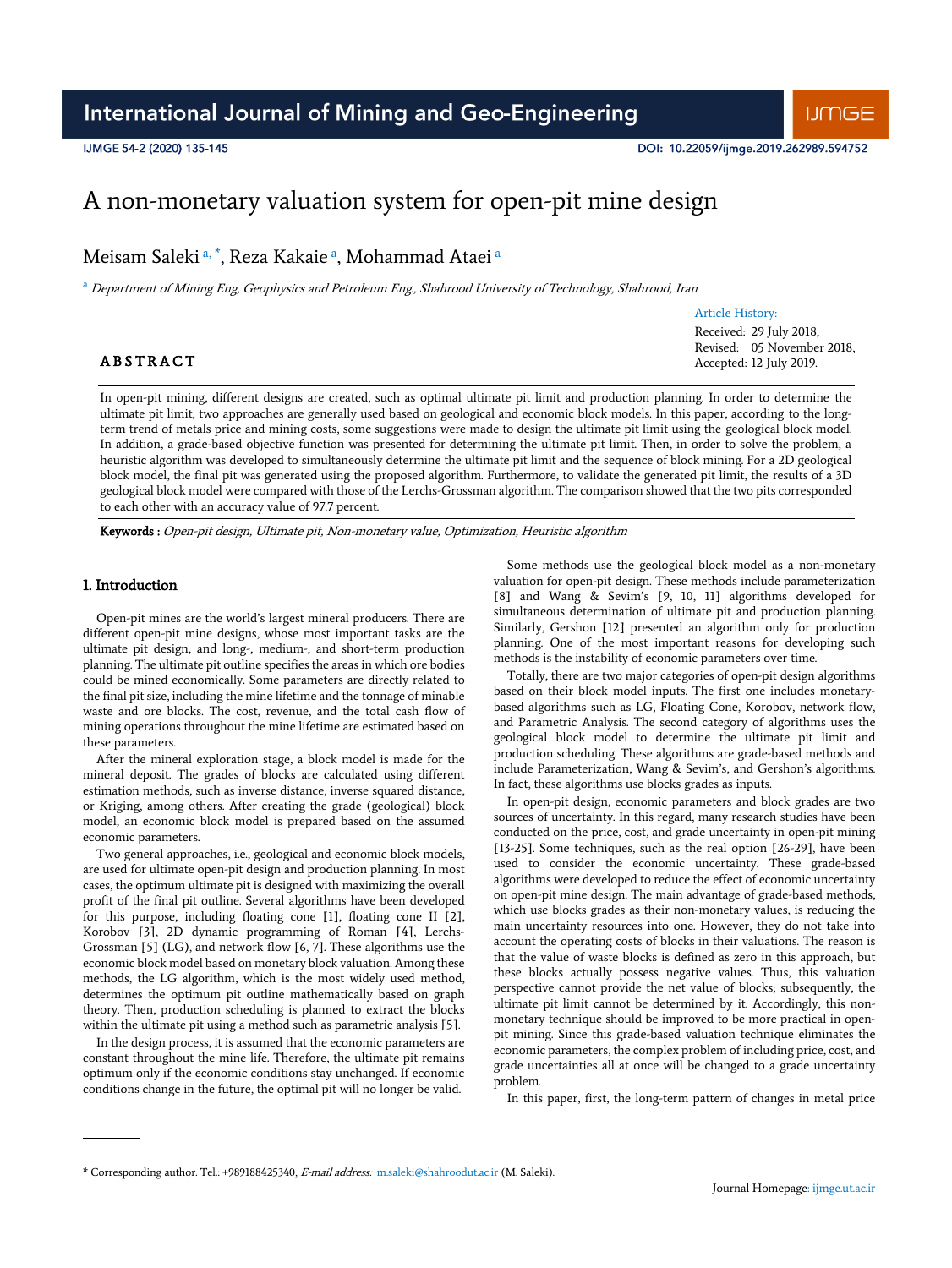

and mining costs were investigated, and then, an equivalent nonmonetary value and a time-independent system were presented for blocks valuation. Afterward, a heuristic algorithm was developed which generates the ultimate pit limit and the sequence of block mining, simultaneously.

#### 2. Long-term pattern of price and cost variations

Based on the data collected by Dehghan & Ataiepour [30] and

Dehghani et al. [31], the pattern of changes in metal price and mining costs is similar for long-term open-pit and underground mining for some mineral deposits, such as copper deposits. Furthermore, according to data provided by Wellmer et al. [32], this similar pattern can be confirmed in gold and silver mines as well. The graph of these changes is shown in Figs 1 and 2 for open-pit and underground copper mines, respectively. Also, for each of these charts, the best fit lines have been plotted. The dramatic slope of these lines represents the high uncertainty and the upward trend of these economic parameters over



Fig. 1. Long-term variations of copper price and mining costs in (a) open-pit mines (modified from [31]) (b) underground mines (modified from [30])

Generally, the mathematical relationship between metal price and mining costs can be expressed as equation (1).

$$
C_{\text{ion}}(t) = P_{\text{ion}}(t) \times \alpha(t) \tag{1}
$$

Where t is time,  $C_{ton}(t)$  is the total cost of mining and processing the ore per ton at time t,  $P_{ton}(t)$  is the price of metal per ton at time t, and  $a(t)$  is the conversion factor of cost and price at time t.

Figs 2 and 3, respectively show the best fit lines for the cost-to-price ratio for copper open-pit mines from 1991 to 2012 and the cost-to-price

ratio for copper underground mines from 2001 to 2010. As seen, the slope of the average line is almost zero. This horizontal slope, unlike long-term slopes of price and cost variations, reflects the lower uncertainty of the cost-to-price ratio in long-term periods. Therefore, according to the similar pattern of price and cost variations, it can be assumed that the conversion coefficient of price and cost (*α* (t)) for long-term goals is independent of time and is constant (*α*). According to this model, long-term price and cost variations can be expressed as equation (2).







Fig. 3. Long-term variation of mining cost-to-price ratio in copper underground mines.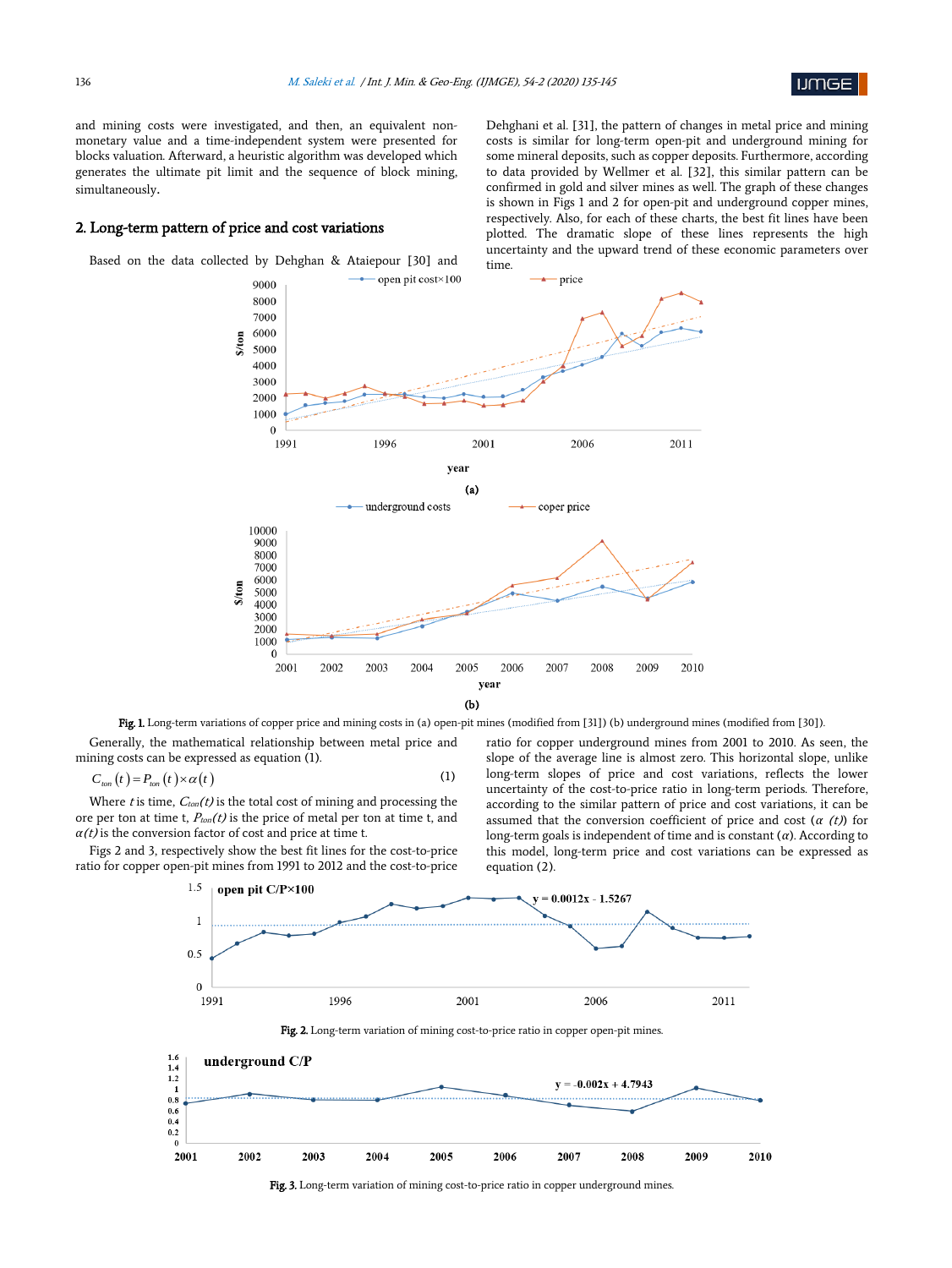$$
C(t) = P(t) \times \alpha \tag{2}
$$

Equation (2) provides a long-term perspective on the variation of operating cost and metal price. The operating cost and metal price cannot be predicted in the long-term, but coefficient *α* can be used to forecast the cost-to-price ratio for long-term purposes.

# 3. Non-monetary gross values of blocks

*total*

As stated above, two types of monetary and non-monetary valuation are used to define the values of ore blocks. In the first approach, the monetary gross values of the ore blocks are calculated using equation (3) to create an economic block model. Then, by finding the mining and processing costs from the gross values, the monetary net values of the ore blocks are determined.

$$
V_b = g_b \times P_{ion} \times T_b \times \underbrace{R_{min} \times R_{pro}}_{R_{out}} \tag{3}
$$

where  $\mathit{V}_b$  is the gross value of a block in currency unit (CU),  $g_b$  is the ore block grade in percent,  $P_{ton}$  is the metal price in CU per ton,  $T_b$  is the tonnage of the block,  $R_{min}$ ,  $R_{pro}$ , and  $R_{total}$  are respectively the mining operations, processing and total recovery in percent. If the contained metal (CM) of each block is used as a non-monetary value, the gross value of ore blocks is calculated from equation (4). In this equation, the recovery rate of mining and mineral processing operations is considered ideally at the best status, i.e., 100%, because the aim is performing a longterm analysis and the total recovery may be improved in the future.

$$
V_b \equiv g_b \times T_b \tag{4}
$$

If it is assumed that the densities of all blocks are equal, especially in low-grade ore bodies, the grades of ore blocks can be used as the equivalent concept of ore blocks CM by eliminating the weights of the blocks ( $T_b$ ). Therefore, in equation (5), the grades of ore blocks are expressed as the equivalent concept of their gross values.

$$
V_b \equiv g_b \,\%
$$
\n<sup>(5)</sup>

The most important advantage of the definition of ore blocks' value is the elimination of uncertainty from economic parameters (price and costs). Therefore, the only remaining source of uncertainty risk is the grade of blocks.

On the other hand, by increasing the precision of grade estimations through simultaneous exploration along with the mining operations throughout the mine lifetime, the accuracy of estimation of blocks grade may improve as well.

So far, in the grade-based algorithms of ultimate pit design, like Wang & Sevim's or Gershon's algorithms, there has been no idea of defining and considering the cost of mining the blocks. In these methods, waste and ore-bearing blocks with values below the cutoff-grade are assigned a zero value. But in fact, these blocks impose mining costs on the whole mining operations and have to be considered in the non-monetary concept.

#### 4. Non-monetary mining costs

Mining operation costs are paid from the revenue of raw-ore or metal. Thus, some parts of the CM can be used to equalize the costs. In this way, a part of the CM of blocks should be determined from the total CM to pay the mining costs. Accordingly, equation (6) can be used to determine the equivalent metal tonnage of mining and processing costs for each block. In this regard, the costs are assumed to be independent of block grades.

$$
\underbrace{\left(C_{\text{ton}}^{\text{min}} + C_{\text{ton}}^{\text{pro}}\right)}_{C_{\text{ton}}^{\text{total}}} \times T_b = g_{\text{cos}} \times P_{\text{ton}} \times T_b \tag{6}
$$

where,  $C_{\text{ion}}^{\text{min}}$  and  $C_{\text{ion}}^{\text{pro}}$  are mining and processing costs per ton in CU, respectively;  $C_{\text{ton}}^{\text{total}}$  is the total costs of mining and processing per ton in CU and  $g_{\text{cost}}$  is equivalent grade of the total cost in percent. By rearranging the equation (6) and assuming the equality of blocks weights, the equivalent concept of the total costs for each block is obtained through equation (7).

$$
g_{\cos t} = C_{\tan}^{\text{total}} / P_{\text{ton}} \% \tag{7}
$$

As stated before, the long-term patterns of cost and price variations can be assumed equal. Consequently, according to equation (2), the operating cost-to-price ratio can be assumed constant in long-term periods. Therefore, in the case of using the aforementioned equivalent definition for mining costs, it is possible to disregard uncertainty in equation (7) and to assume this ratio as deterministic. This equation is, in fact, the definition of the cutoff grade. Hence, in other words, the nonmonetary definition and the equivalent concept of mining costs can be defined as the cutoff-grade. It should be mentioned that the used assumptions were to model the unpredictable changes in economic parameters in a simplified form.

### 5. Non-monetary net values of blocks

According to the non-monetary definition for gross values of ore blocks and mining costs of all blocks, the non-monetary net values (NNVs) of ore blocks can be calculated by equation (8).

$$
V_{b,net}^{ore} \equiv g_{b}^{ore} - g_{cutoff} \quad \%
$$
\n(8)

where  $V_{b,net}^{ore}$ ,  $g_{b}^{ore}$  and  $g_{cutoff}$  are the equivalent non-monetary net value of ore blocks, the grade of ore block, and the cutoff grade in percent. Also, in this system of value definition, the cost of waste or ore blocks under cutoff grades are calculated from equation (9).

$$
V_b^{\text{waste}} \equiv -g_{\text{cutoff}} \, \%
$$
\n<sup>(9)</sup>

where  $V_b^{\text{waste}}$  is the equivalent non-monetary mining cost for waste blocks.

### 6. Ultimate pit limit determination

The optimum ultimate pit is an outline of the deposit in a way that its blocks are economically mineable. Accordingly, engineers maximize the total profit of the ultimate pit. The objective function of ultimate pit determination is equation (10) subject to the constraints (11) and (12).

$$
Max \sum_{(i,j,k)\in \partial B} V_{ijk} \times x_{ijk} \tag{10}
$$

Subject to:

$$
x_{ijk} \le x_{ijk}, \qquad \forall (i, j, k) \in OB, \ (i', j', k') \in UB_{ijk}
$$
 (11)

$$
x_{ijk} = 0 \text{ or } 1 \tag{12}
$$

where  $i$  is the block index in columns (easting),  $j$  is the block index in rows (northing),  $k$  is the block index in levels (elevation),  $V_{ijk}$  is the net value of ore blocks in the CU,  $x_{ijk}$  is a binary decision variable of presence or absence of block ijk within the optimum ultimate pit, OB is the set of coordinates of all ore body blocks,  $UB_{ijk}$  is the set of coordinates of upper blocks which must be removed to facilitate the access to the block ijk.

An extension of equation (10) can be expressed subject to constraints (11) and (12), as follows:

$$
Max\left(\sum_{(i,j,k)\in Or} \left(P\times g_{ijk}\times T_{ijk} - C\times T_{ijk}\right)\times x_{ijk} - \sum_{(i,j,k)\in V\text{core}} C\times T_{ijk}\times x_{ijk}\right) \tag{13}
$$

where  $P$  is the metal price per ton in the CU,  $g_{ijk}$  is the grade of block ijk in percent,  $T_{ijk}$  is the tonnage of block ijk, C is the mining cost of blocks per ton in CU, Ore is the set of all ore blocks coordinates and Waste is the set of all waste blocks coordinates.

Using equation (7) and the equivalent non-monetary concept of

mining costs, equation (13) can be rewritten as equation (14).  
\n
$$
Max \left( \sum_{(i,j,k)\in\text{One}} (P \times g_{ijk} \times T_{ijk} - P \times g_{\text{cunoff}} \times T_{ijk}) \times x_{ijk} - \sum_{(i,j,k)\in\text{Wave}} P \times g_{\text{cunoff}} \times T_{ijk} \times x_{ijk} \right)
$$
\n(14)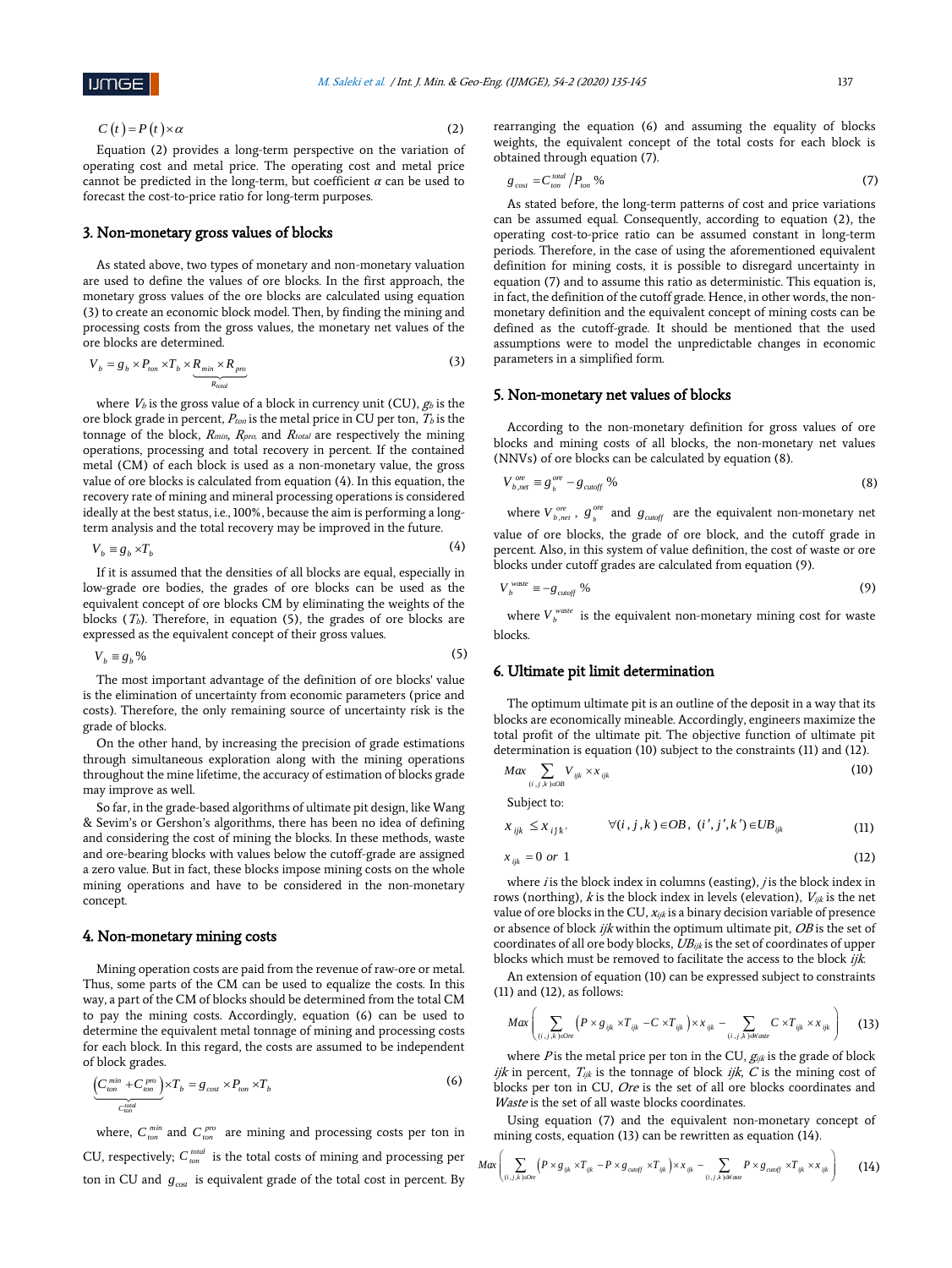

Assuming the equality for weights of all blocks especially in low-grade deposits and eliminating the common positive coefficients P×T from equation (14), equation (15) subject to constraints (11) and (12) is obtained as the grade-based objective function of for determining the ultimate pit limit.

$$
Max\left(\sum_{(i,j,k)\in\text{One}}\left(g_{ijk}-g_{\text{cutoff}}\right)\times x_{ijk}-\sum_{(i,j,k)\in\text{Wave}}g_{\text{cutoff}}\times x_{ijk}\right)
$$
(15)

This objective function can be solved with the use of the LG algorithm.

# 7. Heuristic algorithm

In order to solve the objective function (15) subject to constraints (11) and (12), the complex mathematical algorithms such as Branch-and-Bound or the LG algorithm can be used. In this section, using the Downward Cone concept in Gershon's algorithm [12], a heuristic algorithm was developed to generate the ultimate pit limit. Gershon's algorithm is a grade-based heuristic algorithm proposed to determine an extracting sequence for the blocks within the ultimate pit limit. Therefore, to use this algorithm, first, the optimum pit limit must be determined. Having no mathematical proof, heuristic algorithms seek an appropriate solution according to the logic of the problem. Due to the huge number of decision variables and constraints in ultimate pit optimization and production planning problems, these issues are defined in the NP-hard category.

In order to present the heuristic algorithm, two concepts of the biggest possible pit and positional weight are introduced first. In the proposed algorithm, the search is performed initially by removing the unnecessary blocks in the pit and includes the furthest and deepest ore blocks. This pit is called the biggest possible pit (BPP). Also, the positional weight (PW) of a block is the sum of the grades of ore blocks within the downward cone of a block without considering its grade. The meaning of a block PW is the metal amount that can be obtained from

the underneath blocks after this block in the extraction path. Fig 4 shows the BPP and PW values of the block (1, 5).

|                                                                      |              | 1                                | $\overline{2}$ | 3        | $\overline{4}$ | - 5      | 6        | 7        | 8        | 9        | 10       |  |  |
|----------------------------------------------------------------------|--------------|----------------------------------|----------------|----------|----------------|----------|----------|----------|----------|----------|----------|--|--|
| k                                                                    | $\mathbf{1}$ | $\bf{0}$                         | $\bf{0}$       | $\bf{0}$ | $\bf{0}$       | $\bf{0}$ | $\bf{0}$ | $\bf{0}$ | $\bf{0}$ | $\bf{0}$ | $\bf{0}$ |  |  |
|                                                                      | $\mathbf 2$  | $\bf{0}$                         | $\bf{0}$       | 10       | 20             | 10       | 15       | $\bf{0}$ | $\bf{0}$ | $\bf{0}$ | $\bf{0}$ |  |  |
|                                                                      | 3            | $\bf{0}$                         | $\bf{0}$       | $\bf{0}$ | 10             | 20       | $\bf{0}$ | $\bf{0}$ | 10       | $\bf{0}$ | $\bf{0}$ |  |  |
|                                                                      | 4            | $\bf{0}$<br>$\bf{0}$<br>$\bf{0}$ |                | 25       | 5              |          | $\bf{0}$ | $\bf{0}$ | $\bf{0}$ | $\bf{0}$ |          |  |  |
|                                                                      | 5            | $\bf{0}$                         | $\bf{0}$       | $\bf{0}$ | $\bf{0}$       | $\bf{0}$ | $\bf{0}$ | $\bf{0}$ | $\bf{0}$ | $\bf{0}$ | $\bf{0}$ |  |  |
| $g_{ij}$<br>$\leftarrow BPP$<br>$PW_{(1,5)}=20+10+15+10+20+25+5=105$ |              |                                  |                |          |                |          |          |          |          |          |          |  |  |

#### Fig. 4. BPP determination and PW calculation.

The flowchart of the proposed algorithm is illustrated in Fig 5. First, the BPP should be defined for the deposit. To define the BPP for each ore block, an upward cone must be determined, then all of these upward cones should be collected. Then, the PW of all blocks within the BPP must be calculated as explained above (Fig 4). The algorithm uses a block-to-block search approach to determine the extraction sequence of blocks and to calculate the cumulative value of the blocks to find the highest value. The number of search steps is equal to the number of blocks within the BPP. In each step, two sub-steps of determining the technically minable blocks and then selecting the suitable block for extraction should be executed. A practically mineable block is one whose upper blocks mining sequence is determined or it is located on the topographic surface. At first, among the BPP blocks, the practically extractable blocks are selected as candidates. The technical condition for block extraction is removing its overlying nine or five blocks in the 3D block models and three overlying blocks in the 2D block models. The candidate blocks that are practically extractable and must be compared to each other to choose the most suitable block is shown in Fig 6. Further details will be provided in the following paragraphs using a numerical example.



Fig. 5. Presented heuristic algorithm (PW: positional weight, NNV: non-monetary value of block).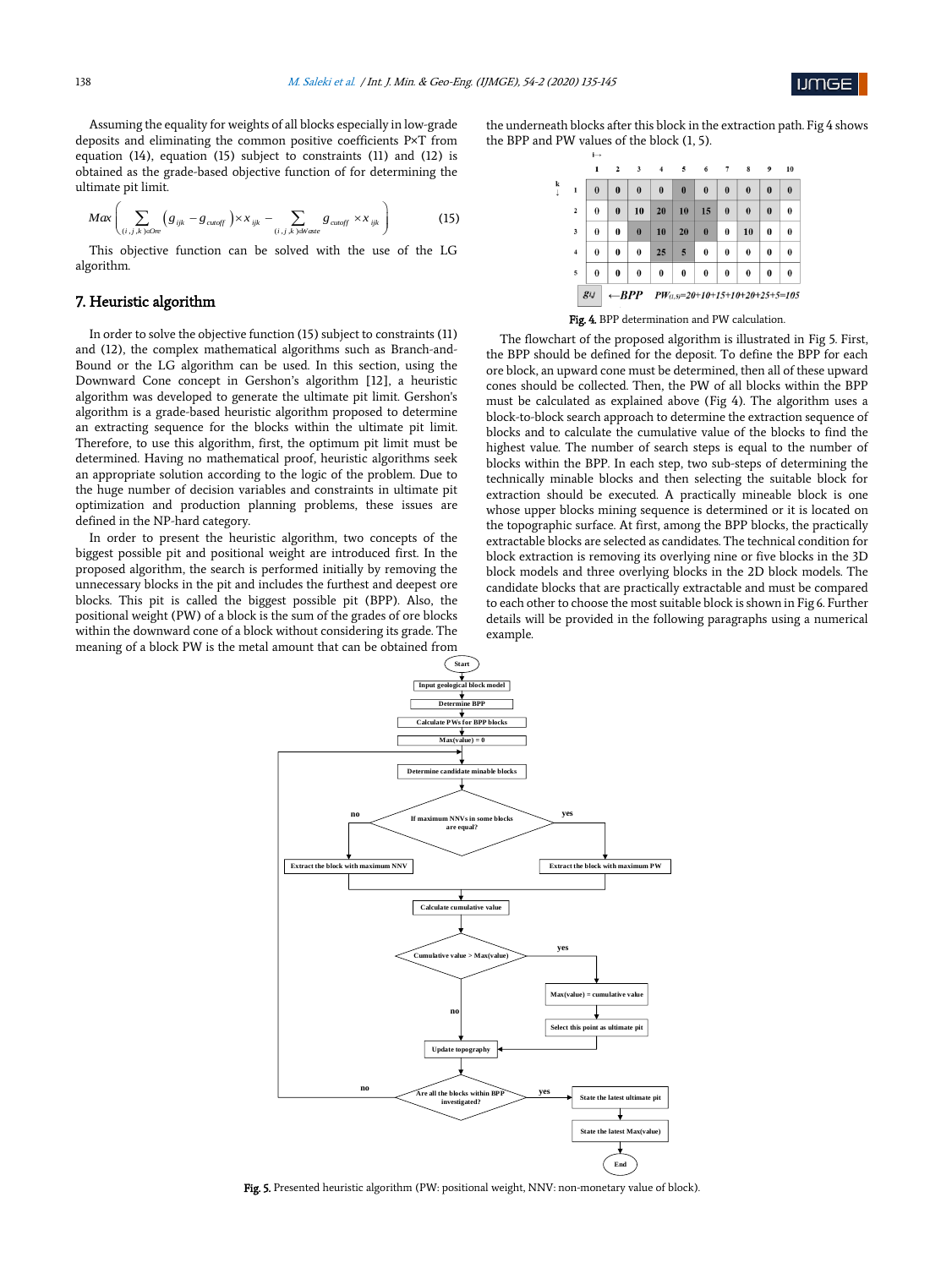



The first parameter used to compare the candidate blocks in each step is the non-monetary net value (NNV). Among the candidate blocks, the block that has the highest non-monetary value (NNV) would be selected as the extracted block at this step. If the highest NNV of some candidate blocks is equal, their PWs should be compared. In this case, the block with the highest PW will be selected as the extracted block at this step. It should also be noted that at the beginning of the algorithm, the parameter of Max(value) must be determined with the temporary initial value of zero. After selecting the block in each step, the block value of this step should be added to the values of previous blocks. In each step, the cumulative value of the extracted blocks should be compared with the Max(value) value. If the cumulative value of this step is greater than Max(value), this cumulative value will be replaced with Max(value) and the blocks from the first to this step will be introduced as the temporary final pit. Otherwise, Max(value) and temporary values remain unchanged. In each step, the selected blocks must be removed from the block model and the topographic level should be updated for the next step. These steps will continue until the mining sequence of all BPP blocks is specified.

The algorithm was used for geological block modeling, as shown in Fig 7. In Fig 8, the non-monetary net value and the PW of the blocks are **Candidate blocks Description Step** 

calculated with a cutoff grade of 3%.



Fig. 8. Grades, NNVs and PWs of the geological block model shown in Fig 7.

Fig 9 shows the process of determining the most appropriate block to be extracted in each step, as the NNVs of the candidate blocks are compared and the block with the highest NNV is selected for extraction. For equal NNVs in steps 2, 3, and 5, the PW values of the blocks are compared. Finally, the block with the highest PW is selected.



Fig. 9. Steps of the algorithm for sample block modeling.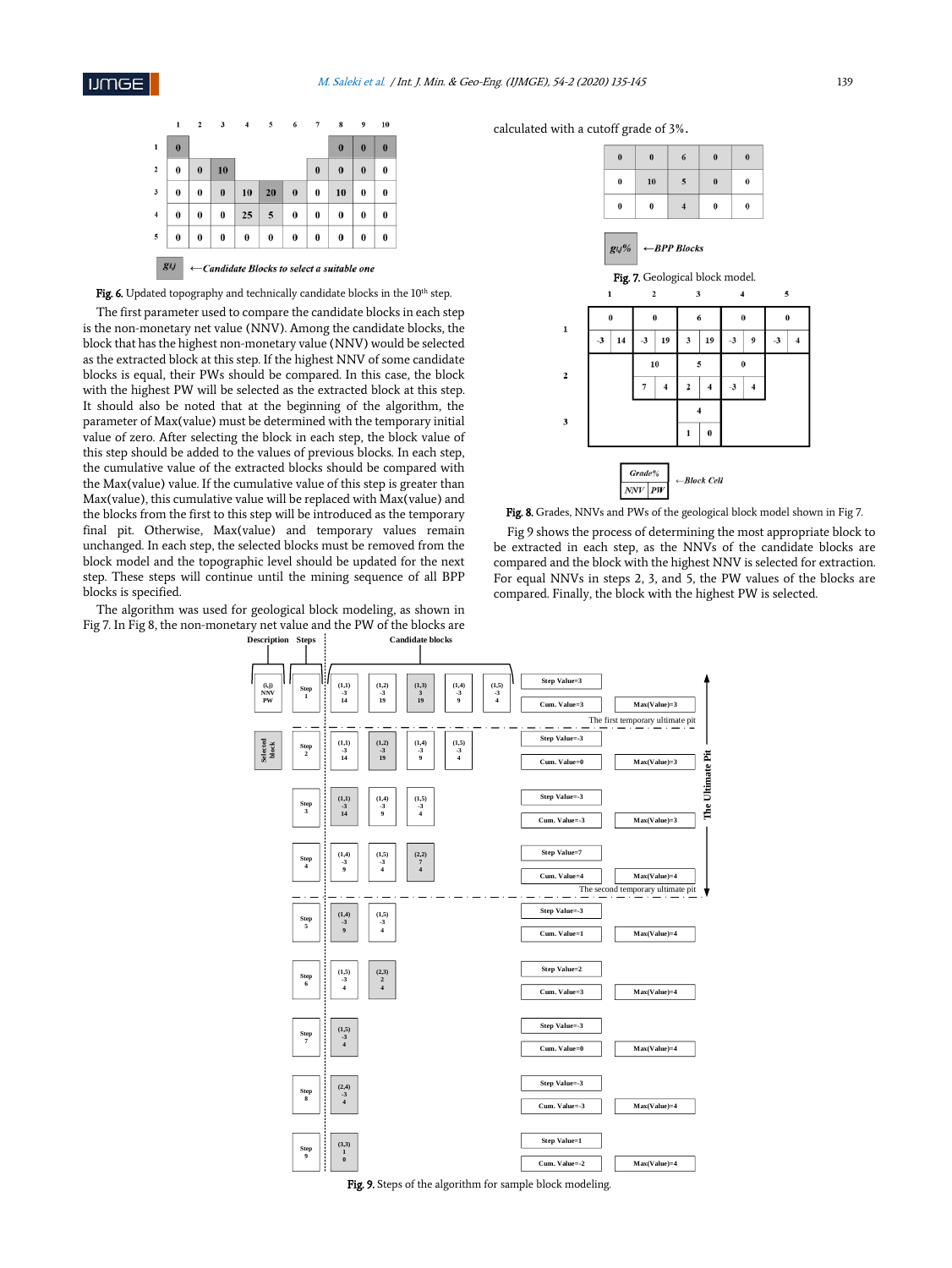

| 6<br>$\bf{0}$<br>8<br>0             | $\mathbf{3}$ | $\mathbf{z}$ | 5 |  |
|-------------------------------------|--------------|--------------|---|--|
|                                     |              |              |   |  |
| $\bf{0}$<br>9<br>$\bf{0}$<br>0<br>0 |              |              |   |  |

 $\leftarrow$  UP Blocks

Fig. 10. Ultimate pit and mining sequence for the geological block model shown in Fig 7.

Determining the ultimate pit and the extraction sequence of the blocks can be conducted simultaneously using this new algorithm. Based on the comparison of PW values for candidate blocks at each step, the 2 3 4 5 6 7 8 9 10  $\mathbf{1}$ 

extraction sequence will move towards the high-grade areas of the ore body. In fact, the algorithm attempts to extract more valuable blocks in a shorter period of time. Accordingly, the proposed sequence of this algorithm can maximize the net present value (NPV). In this algorithm, the point with the highest cumulative value is determined as the optimum final pit.

### 8. Numerical Two-Dimensional Example

In this section, the new algorithm is applied to the 2D geological block model shown in Fig 11 to generate the ultimate pit limit. To do this, after determining the BPP, the PWs and NNVs of blocks are determined. In this model, the cutoff grade is assumed at 0.1%. Fig 12 shows the grades, PWs, and NNVs of the BPP blocks.<br>11 12 13 14 15 16 17 18 19 20  $21$ 

18 19

20

| 1              | $\bf{0}$ | $\bf{0}$ | $\bf{0}$ | $\bf{0}$ | $\bf{0}$       | $\bf{0}$ | $\bf{0}$                | $\bf{0}$     | $\bf{0}$ | $\bf{0}$ | $\bf{0}$     | $\bf{0}$  | $\bf{0}$ | $\bf{0}$       | $\bf{0}$     | $\bf{0}$       | $\bf{0}$ | $\bf{0}$ | $\bf{0}$ | $\bf{0}$ | $\bf{0}$ |
|----------------|----------|----------|----------|----------|----------------|----------|-------------------------|--------------|----------|----------|--------------|-----------|----------|----------------|--------------|----------------|----------|----------|----------|----------|----------|
|                |          |          |          |          |                |          |                         |              |          |          |              |           |          |                |              |                |          |          |          |          |          |
| $\overline{2}$ | $\bf{0}$ | $\bf{0}$ | $\bf{0}$ | $\bf{0}$ | 0.5            | 0.25     | $\bf{0}$                | $\bf{0}$     | $\bf{0}$ | $\bf{0}$ | 0.5          | 0.5       | 0.75     | $\overline{2}$ | $\bf{0}$     | $\bf{0}$       | $\bf{0}$ | $\bf{0}$ | $\bf{0}$ | $\bf{0}$ | $\bf{0}$ |
| 3              | $\bf{0}$ | $\bf{0}$ | $\bf{0}$ | ı        | $\mathbf{1}$   | 1.5      | $\mathbf{2}$            | 1.25         | 1        | $\bf{0}$ | $\mathbf{0}$ | 0.5       | 0.25     | $\mathbf{2}$   | $\mathbf{2}$ | $\mathbf{I}$   | 1        | 0.5      | $\bf{0}$ | $\bf{0}$ | $\bf{0}$ |
| $\overline{4}$ | $\bf{0}$ | $\bf{0}$ | $\bf{0}$ | ı        | $\overline{2}$ | 2.5      | 3                       | $\mathbf{2}$ | 1.5      | 1        | 1            | 0.5       | 1        | 3              | 1.5          | $\overline{2}$ | 0.25     | $\bf{0}$ | $\bf{0}$ | $\bf{0}$ | $\bf{0}$ |
| 5              | $\bf{0}$ | $\bf{0}$ | $\bf{0}$ | $\bf{0}$ | 2.25           | 1        | $\overline{2}$          | 3            | 3        | 1        | 1.5          | 1.5       | 1        | $\overline{2}$ | $\mathbf{I}$ | $\bf{0}$       | $\bf{0}$ | $\bf{0}$ | $\bf{0}$ | $\bf{0}$ | $\bf{0}$ |
| 6              | $\bf{0}$ | $\bf{0}$ | $\bf{0}$ | $\bf{0}$ | 0              | 1.25     | $\overline{\mathbf{2}}$ | $\bf{l}$     | 1        | 0.25     | 0.2          | 0.2       | 0.25     | 0.5            | $\bf{0}$     | $\bf{0}$       | $\bf{0}$ | $\bf{0}$ | $\bf{0}$ | $\bf{0}$ | $\bf{0}$ |
| $\tau$         | $\bf{0}$ | $\bf{0}$ | $\bf{0}$ | $\bf{0}$ | 0              | 0        | 0.75                    | 0.5          | 0.5      | 0.2      | 0.2          | $\pmb{0}$ | $\bf{0}$ | $\bf{0}$       | $\bf{0}$     | $\bf{0}$       | 0        | $\bf{0}$ | $\bf{0}$ | $\bf{0}$ | $\bf{0}$ |
| 8              | $\bf{0}$ | $\bf{0}$ | $\bf{0}$ | $\bf{0}$ | 0              | 0        | $\bf{0}$                | 0.2          | 0.5      | 0.2      | 0.15         | 0.15      | 0.2      | 0.2            | $\bf{0}$     | $\bf{0}$       | $\bf{0}$ | $\bf{0}$ | $\bf{0}$ | $\bf{0}$ | $\bf{0}$ |
| 9              | $\bf{0}$ | $\bf{0}$ | $\bf{0}$ | $\bf{0}$ | 0              | 0        | $\bf{0}$                | 0            | $\bf{0}$ | 0        | $\bf{0}$     | $\bf{0}$  | 0.2      | $\bf{0}$       | $\bf{0}$     | $\bf{0}$       | $\bf{0}$ | $\bf{0}$ | $\bf{0}$ | $\bf{0}$ | $\bf{0}$ |
|                |          |          |          |          |                |          |                         | $\sim$       |          |          |              |           |          |                |              |                |          |          |          |          |          |

#### $g_{i,j}\%$  $\leftarrow BPP$  Blocks







The suggested extraction sequence by the algorithm for the BPP blocks is shown in Fig 13.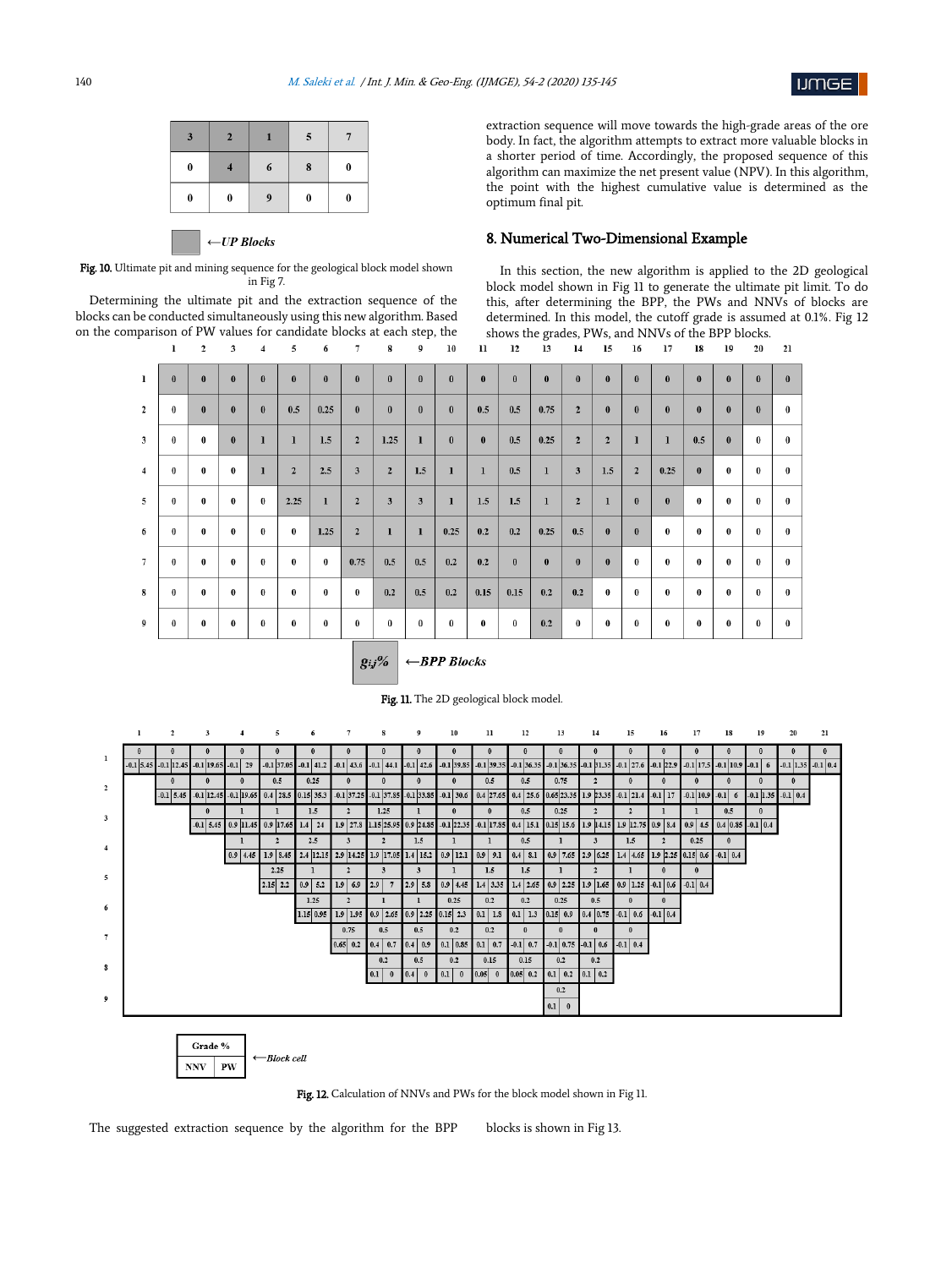|                | 1  | $\overline{2}$ | 3  | 4  | 5  | 6                       | $7\overline{ }$  | $\boldsymbol{s}$ | 9  | 10             | 11  | 12 | 13  | 14  | 15  | 16  | 17  | 18  | 19  | 20  | 21  |
|----------------|----|----------------|----|----|----|-------------------------|------------------|------------------|----|----------------|-----|----|-----|-----|-----|-----|-----|-----|-----|-----|-----|
| $\mathbf{1}$   | 85 | 65             | 38 | 24 | 9  | $\overline{\mathbf{4}}$ | $\mathbf{2}$     | $\mathbf{1}$     | 3  | $\overline{5}$ | 6   | 12 | 14  | 18  | 28  | 31  | 57  | 73  | 79  | 93  | 105 |
| $\overline{2}$ |    | 86             | 66 | 39 | 25 | 10                      | $\boldsymbol{8}$ | $\overline{7}$   | 16 | 21             | 13  | 15 | 19  | 29  | 35  | 58  | 74  | 80  | 94  | 106 |     |
| $\mathbf{3}$   |    |                | 87 | 67 | 40 | 26                      | 11               | 17               | 22 | 32             | 43  | 20 | 30  | 36  | 59  | 75  | 81  | 95  | 107 |     |     |
| $\overline{4}$ |    |                |    | 88 | 68 | 41                      | 27               | 23               | 33 | 44             | 46  | 50 | 37  | 60  | 76  | 82  | 96  | 108 |     |     |     |
| $\overline{5}$ |    |                |    |    | 89 | 69                      | 42               | 34               | 45 | 47             | 51  | 52 | 61  | 77  | 83  | 101 | 109 |     |     |     |     |
| 6              |    |                |    |    |    | 90                      | 70               | 48               | 49 | 53             | 55  | 62 | 78  | 84  | 102 | 110 |     |     |     |     |     |
| $\overline{7}$ |    |                |    |    |    |                         | 91               | $71\,$           | 54 | 56             | 63  | 98 | 97  | 103 | 111 |     |     |     |     |     |     |
| $\bf{8}$       |    |                |    |    |    |                         |                  | 92               | 72 | 64             | 100 | 99 | 104 | 112 |     |     |     |     |     |     |     |
| 9              |    |                |    |    |    |                         |                  |                  |    |                |     |    | 113 |     |     |     |     |     |     |     |     |

Fig. 13. Mining sequence for the block model shown in Fig 11.

The graph of cumulative values based on the mining sequence is shown in Fig 14, in which the maximum cumulative value is obtained at step 96. Therefore, the non-monetary value of the final pit limit generated by the algorithm is 61.1. This final pit is shown in Fig 15.



Fig. 15. The ultimate pit and mining sequence by the algorithm.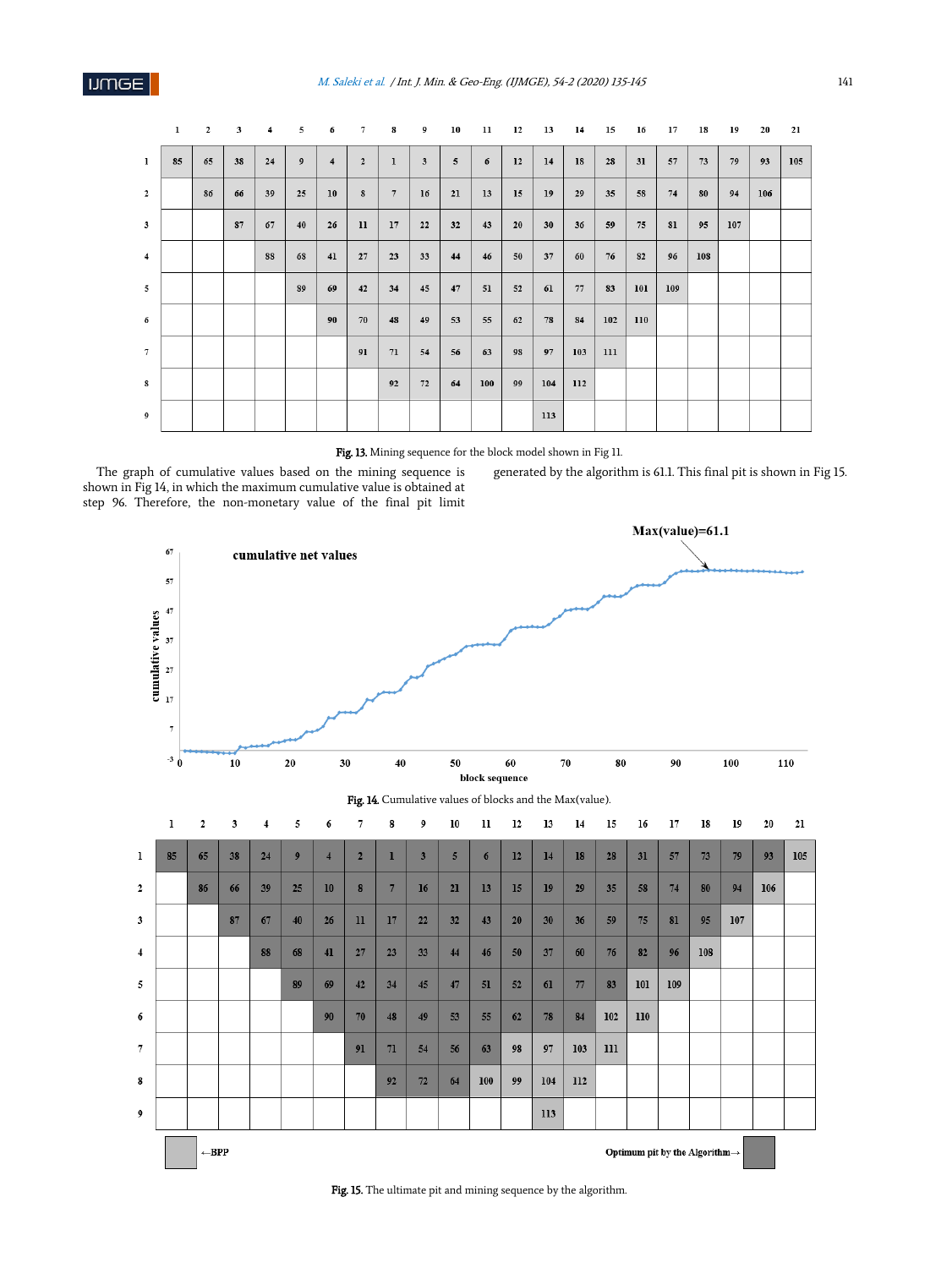![](_page_7_Picture_1.jpeg)

Also, in order to validate the new algorithm, the ultimate pit for the geological block model shown in Fig 16 was generated by the 2D dynamic programming algorithm [5]. The result shows that both methods produce the same ultimate pit with 96 blocks and a total value of 61.1.

|                                                                                 | ı        | $\overline{2}$ | 3        | $\overline{4}$ | 5        | 6        | 7        | 8        | 9        | 10       | 11       | 12     | 13     | 14       | 15        | 16       | 17       | 18       | 19       | 20       | 21       |
|---------------------------------------------------------------------------------|----------|----------------|----------|----------------|----------|----------|----------|----------|----------|----------|----------|--------|--------|----------|-----------|----------|----------|----------|----------|----------|----------|
| 1                                                                               | $-0.1$   | $-0.1$         | $-0.1$   | $-0.1$         | $-0.1$   | $-0.1$   | $-0.1$   | $-0.1$   | $-0.1$   | $-0.1$   | $-0.1$   | $-0.1$ | $-0.1$ | $-0.1$   | $-0.1$    | $-0.1$   | $-0.1$   | $-0.1$   | $-0.1$   | $-0.1$   | $-0.1$   |
| $\mathbf{2}$                                                                    | $\bf{0}$ | $-0.1$         | $-0.1$   | $-0.1$         | 0.4      | 0.15     | $-0.1$   | $-0.1$   | $-0.1$   | $-0.1$   | 0.4      | 0.4    | 0.65   | 1.9      | $-0.1$    | $-0.1$   | $-0.1$   | $-0.1$   | $-0.1$   | $-0.1$   | $-0.1$   |
| 3                                                                               | $\bf{0}$ | $\bf{0}$       | $-0.1$   | 0.9            | 0.9      | 1.4      | 1.9      | 1.15     | 0.9      | $-0.1$   | $-0.1$   | 0.4    | 0.15   | 1.9      | 1.9       | 0.9      | 0.9      | 0.4      | $-0.1$   | $\bf{0}$ | $\bf{0}$ |
| $\overline{4}$                                                                  | $\bf{0}$ | $\bf{0}$       | $\bf{0}$ | 0.9            | 1.9      | 2.4      | 2.9      | 1.9      | 1.4      | 0.9      | 0.9      | 0.4    | 0.9    | 2.9      | 1.4       | 1.9      | 0.15     | $-0.1$   | $\bf{0}$ | $\bf{0}$ | $\bf{0}$ |
| 5                                                                               | $\bf{0}$ | $\bf{0}$       | $\bf{0}$ | $\bf{0}$       | 2.15     | 0.9      | 1.9      | 2.9      | 2.9      | 0.9      | 1.4      | 1.4    | 0.9    | 1.9      | 0.9       | $-0.1$   | $-0.1$   | $\bf{0}$ | $\bf{0}$ | $\bf{0}$ | $\bf{0}$ |
| 6                                                                               | $\bf{0}$ | $\bf{0}$       | $\bf{0}$ | $\bf{0}$       | $\bf{0}$ | 1.15     | 1.9      | 0.9      | 0.9      | 0.15     | 0.1      | 0.1    | 0.15   | 0.4      | $-0.1$    | $-0.1$   | $\bf{0}$ | $\bf{0}$ | $\bf{0}$ | $\bf{0}$ | $\bf{0}$ |
| $\tau$                                                                          | $\bf{0}$ | $\bf{0}$       | $\bf{0}$ | $\bf{0}$       | $\bf{0}$ | $\bf{0}$ | 0.65     | 0.4      | 0.4      | 0.1      | 0.1      | $-0.1$ | $-0.1$ | $-0.1$   | $-0.1$    | $\bf{0}$ | $\bf{0}$ | $\bf{0}$ | $\bf{0}$ | $\bf{0}$ | $\bf{0}$ |
| 8                                                                               | $\bf{0}$ | $\theta$       | $\bf{0}$ | $\bf{0}$       | $\bf{0}$ | $\bf{0}$ | $\bf{0}$ | 0.1      | 0.4      | 0.1      | 0.05     | 0.05   | 0.1    | 0.1      | $\pmb{0}$ | $\bf{0}$ | $\bf{0}$ | $\bf{0}$ | $\bf{0}$ | $\bf{0}$ | $\bf{0}$ |
| 9                                                                               | $\bf{0}$ | $\bf{0}$       | $\bf{0}$ | $\bf{0}$       | $\bf{0}$ | $\bf{0}$ | $\bf{0}$ | $\bf{0}$ | $\bf{0}$ | $\bf{0}$ | $\bf{0}$ | 0      | 0.1    | $\bf{0}$ | $\bf{0}$  | $\bf{0}$ | $\bf{0}$ | $\bf{0}$ | $\bf{0}$ | $\bf{0}$ | $\bf{0}$ |
| $\leftarrow$ BPP<br>Optimum pit by 2D Dynamic Programming Alg.→<br>$\mathbf{L}$ |          |                |          |                |          |          |          |          |          |          |          |        |        |          |           |          |          |          |          |          |          |

Fig. 16. The optimum ultimate pit by the 2D Dynamic Programming algorithm.

### 9. Three-Dimensional Block Model

In this section, the developed valuation system and the presented algorithm were applied to a 3D grade block model of a massive sulfide copper ore body. The number of blocks toward the north and east was 60. Also, the number of blocks from the top of the blocky model to the floor was equal to 20. The size of blocks was  $15 \times 15 \times 15$  m with an average density of 2.8 ton/ $m<sup>3</sup>$ , with a cutoff grade of 0.25 percent. This block model had 7340 ore blocks with grades higher than the cutoff grade. The number of BPP blocks was 9970. The optimum pit of the ore body with LG algorithm had 6586.6 non-monetary values. The presented

heuristic algorithm was used to determine the ultimate pit and blocks sequences. The graph of cumulative values vs blocks sequence is shown in Fig 17. The run time of the algorithm for this block model in MATLAB was 40 seconds. The results showed that its ultimate pit had 9901 blocks with total a non-monetary value of 6436.1. The obtained pit is shown in Fig 17. The numbers within the plot are a summation of the blocks in the vertical direction. According to the results of LG and the presented algorithms, the accuracy of the new method is 97.7 percent in this case study.

![](_page_7_Figure_9.jpeg)

Fig. 17. The graph of results obtained from the presented algorithm for the 3D geological block model.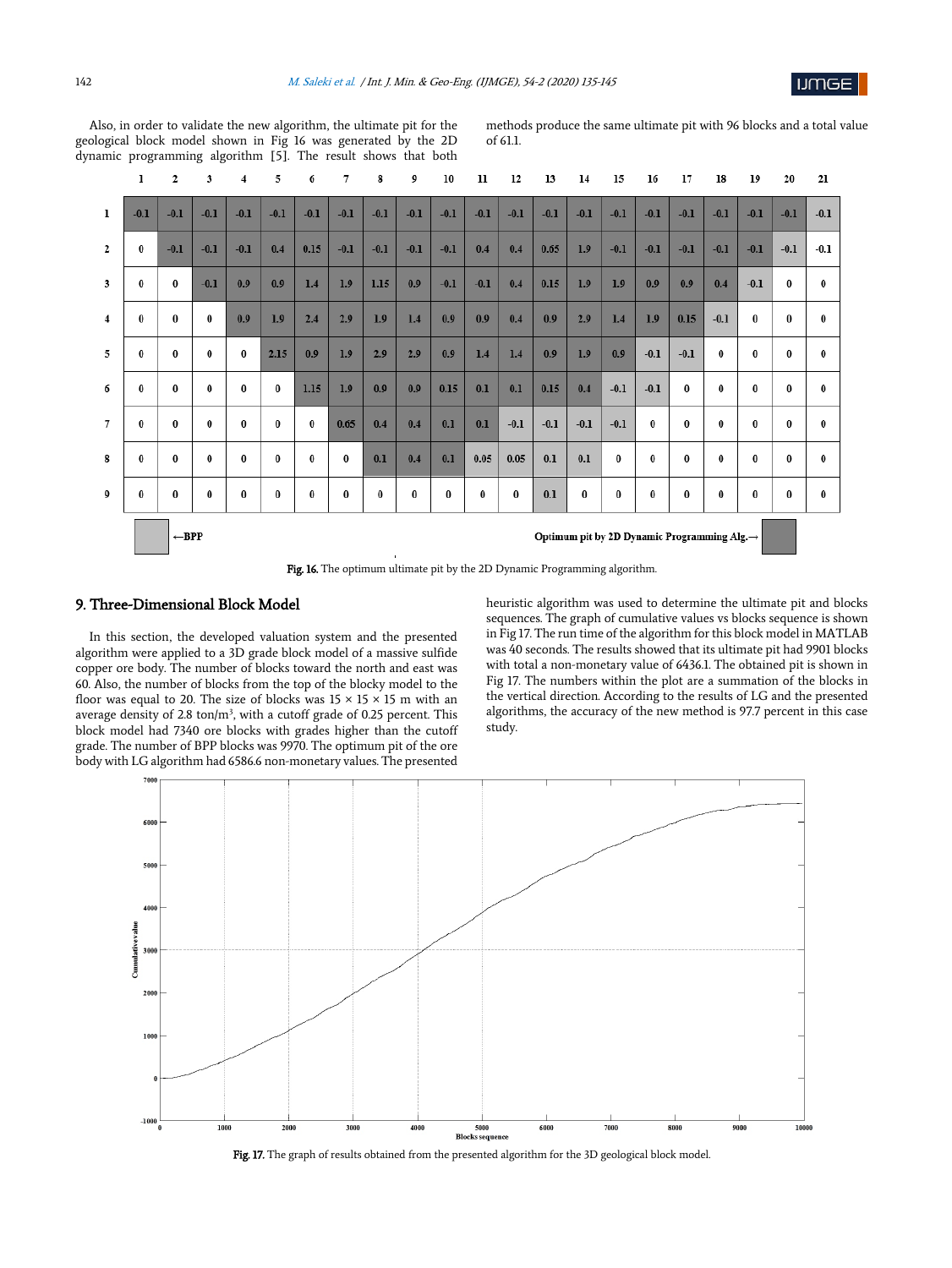![](_page_8_Figure_2.jpeg)

Fig. 18. The plot of the ultimate pit obtained from the algorithm for the 3D geological block model

# 10. Discussion

It is a fact that the economic parameters (cost and metal price) are not stable over the lifetime of an open-pit mine. The economic parameters and the grades of blocks are two sources of uncertainty in open-pit design. Generally, taking both of these uncertainties into account is highly complicated in ultimate pit limit design and production planning. As said, according to equation (1), the operating cost-to-metal price ratio in each time t is *α* (t). Achieving a relation to predicting the behavior of this ratio is a key objective to consider the economic changes during the lifetime of a mine. Two average trends of descending and ascending along with the constant value over time are three possible statuses for the cost-to-price ratio over long-term periods. These trends are shown in Fig 19. Some of the traditional and simple assumptions in economical investigations in mining engineering suppose that the trend of mineral prices in ascending or the trend of mining costs is descending. Accordingly, these simple assumptions in unlimited long-term mine scheduling will mathematically support this notion that in mine designs, the prices will be so high and the mining costs will be near to zero. In other words, the metal price will have a huge effect on the mining project and the mining costs can be neglected. But in contrast, obviously, the present time is the long-term future of the last decades and nowadays the prices are not so huge and the costs are not near-zero. As mentioned earlier, the average cost-to-price ratio approximately remains unchanged over the long-term. This is evidence of the importance of simultaneous investigation of long-term variations of operating costs and mineral prices. The results of this paper support this idea that the long-term variations of operating costs and metal prices can be assumed the same. This means that *α* (t) has less amount of uncertainty than cost and price. As an important advantage, the presented non-monetary valuation system reduces the uncertainty sources into one. Accordingly, the only remained source of uncertainty is the grades of blocks. A comparison of uncertainties in monetary and non-monetary valuations is shown in Fig 20. The next most important advantage of the presented valuation system is that it can be used for ultimate pit determination. Therefore, the developed heuristic algorithm can determine the ultimate pit limit and the mining sequence of blocks, simultaneously. If the old grade-based valuation method is used for the presented algorithm, since the operating cost is not

considered, the Max(value) parameter will increase following a quite straight line in the *cumulative value-to-block sequence* graph. Consequently, the algorithm is unable to find the optimum or nearoptimum ultimate pit limit. The mentioned straight graph would not be able to determine an economic ultimate pit that has the optimum net value and it will determine the BPP as the ultimate pit. This problem raised from the old grade-based method shown in Fig 21. By adding the non-monetary cost of mining operations to the grade-based valuation method, the developed system can be used to determine the ultimate pit limit and block mining sequence.

![](_page_8_Figure_7.jpeg)

![](_page_8_Figure_8.jpeg)

![](_page_8_Figure_9.jpeg)

Fig. 20. A comparison of uncertainty sources in monetary and non-monetary valuation systems.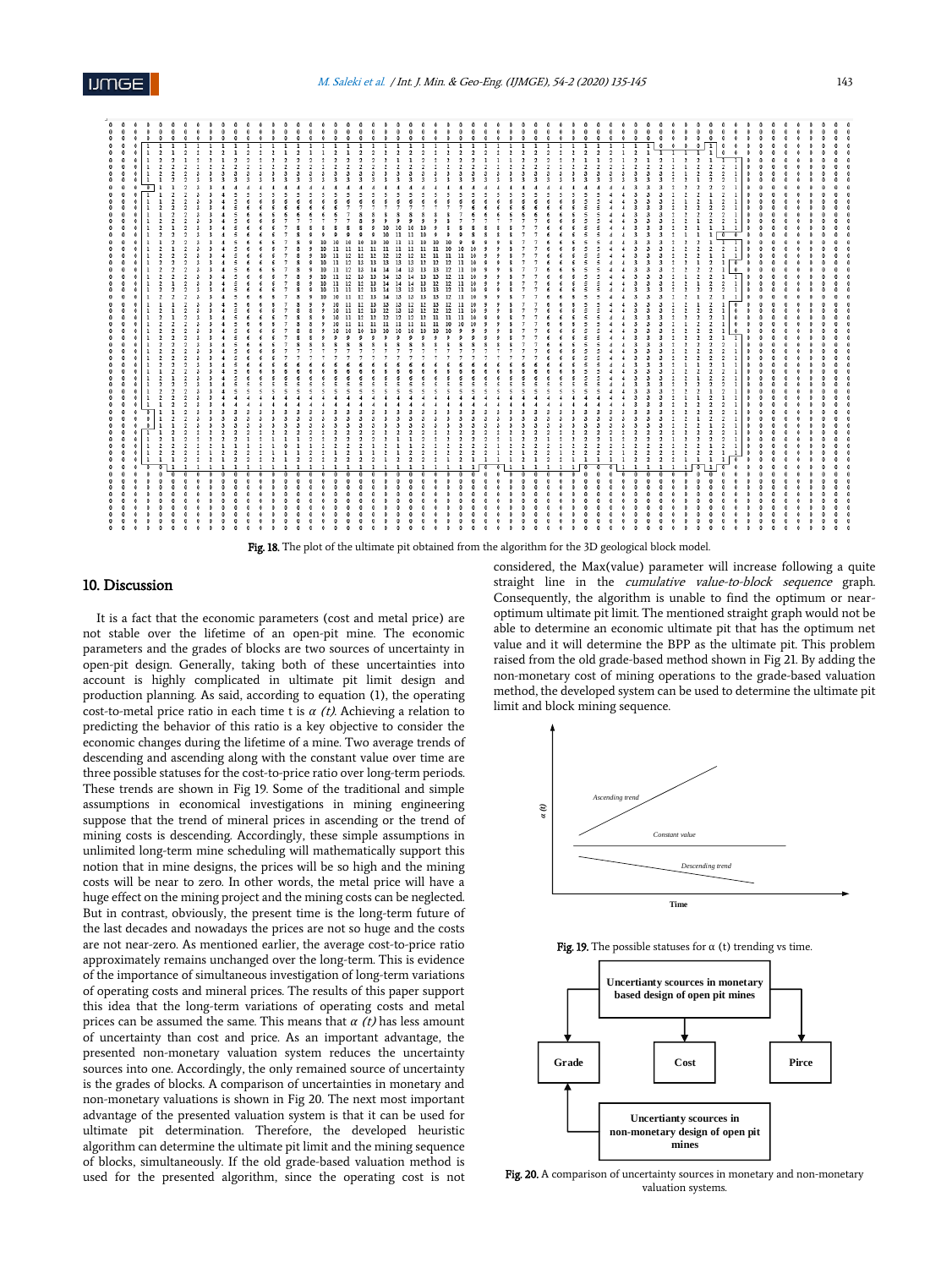![](_page_9_Picture_1.jpeg)

![](_page_9_Figure_2.jpeg)

Fig. 21. The straight graph obtained from the algorithm based on the old gradebased valuation system.

The main goal of the ultimate pit is maximizing the net present value (NPV) not the undiscounted profit. The developed algorithm is steering the mining path toward the valuable blocks that have higher grades. The NPV of mining operations can be maximized through the obtained mining sequence indirectly from this algorithm. The developed method for open-pit mining design is independent of the discount rate. The presented algorithm can be applied to an economic block model for the simultaneous determination of the ultimate pit limit and block mining sequence. The steps of pit design through the developed non-monetary valuation system is shown in Fig 22.

![](_page_9_Figure_5.jpeg)

Fig. 22. The steps of open-pit design according to the non-monetary valuation system.

Totally, the developed non-monetary valuation system is based on the fact that the global economic environment changes as an integrated dynamic system. This means that the long-term variation of costs and prices are in a reciprocal relation together. Consequently, the obtained idea in this paper can be used for the long-term design of open-pit mines through the suggested block valuation system. It should be noted that the accuracy of this idea should be reviewed in mid-term and short-term designs like 6- or 12-month production planning.

## 11. Conclusions

The optimum open-pit outline is generally determined with the use of economic or geological block models. The ultimate pit, which is based on the economic block model, is valid until economic condition remains unchanged. The long-term variations of the metal price and mining costs involve severe uncertainty. In this paper, a non-monetary valuation system was developed to determine the optimum open-pit limit. For this aim, the long-term stability of the cost-to-price ratio was used to define the non-monetary valuation system. Consequently, the objective function of the ultimate pit limit determination was presented based on the blocks' non-monetary value. A new heuristic algorithm was developed to solve this objective function. This algorithm determines the ultimate pit limit and production planning simultaneously. The results obtained using this algorithm are consistent with those of the LG method. The new algorithm is more straightforward in understanding, calculating, and programming than the LG algorithm. Another advantage of the algorithm is providing a mining sequence so that the high-grade areas will be extracted more quickly. Since this algorithm applies a block-to-block search approach to the ore body, it is easy to incorporate variable slope angles.

# **REFERENCES**

- [1] Pana, M. T. (1965, March). The simulation approach to openpit design. In APCOM SYMPOSIUM (Vol. 5, pp. 127-138).
- [2] Wright, A. (1999). MOVING CONE II-A simple algorithm for optimum pit limits design. Proceedings of the 28th APCOM, 367-374.
- [3] David, M., Dowd, P. A., & Korobov, S. (1974, April). Forecasting departure from planning in open-pit design and grade control. In 12th Symposium on the application of computers and operations research in the mineral industries (APCOM) (Vol. 2, pp. F131-F142).
- [4] Roman, R. J. (1974). The role of time value of money in determining an open-pit mining sequence and pit limits. In Proc. 12th Symp. Application Computers and Operation Research in the Mineral Industry.
- [5] Lerchs, H., & Grossman, I. F. (1965). Optimum design of openpit mines. CIM bulletin, 58(633), 47-54.
- [6] Yegulalp, T. M., & Arias, J. A. (1992, April). A fast algorithm to solve the ultimate pit limit problem. In 23rd International Symposium on the Application of Computers and Operations Research in The Mineral Industries (pp. 391-398). Littleton, Co: AIME.
- [7] Johnson, T. B., & Barnes R. J. (1988). Application of the Maximal Flow algorithm to ultimate pit design. Engineering design: better results through operations research methods, 518-531.
- [8] François-Bongarçon, D., & Guibal, D. (1982, April). Algorithms for parameterizing reserves under different geometrical constraints. In Proc. 17th symposium on the application of computers and operations research in the mineral industries (APCOM: AIME) (pp. 297-309).
- [9] Wang, Q., & Sevim, H. (1992). Enhanced production planning in open-pit mining through intelligent dynamic search. Institute of Mining Metallurgy (ed), 23, 461-471.
- [10] Wang, Q., & Sevim H. (1993). Open-pit production planning through pit-generation and pit-sequencing. Transactions of the American Society for Mining, Metallurgy and Exploration, 294(7), 1968-1972.
- [11] Wang, Q., & Sevim H. (1995). Alternative to parameterization in finding a series of maximum-metal pits for production planning. Mining engineering, 178-182.
- [12] Gershon, M. (1987). Heuristic approaches for mine planning and production scheduling. International Journal of Mining and Geological Engineering, 5(1), 1-13.
- [13] Dimitrakopoulos, R., Farrelly, C. T., & Godoy, M. (2002). Moving forward from traditional optimization: grade uncertainty and risk effects in open-pit design. Mining Technology, 111(1), 82-88.
- [14] Dimitrakopoulos, R., & Ramazan, S. (2004). Uncertainty based production scheduling in open-pit mining. SME transactions, 316.
- [15] Harrison, S., Leuangthong, O., Crawford, B., & Oshust, P.